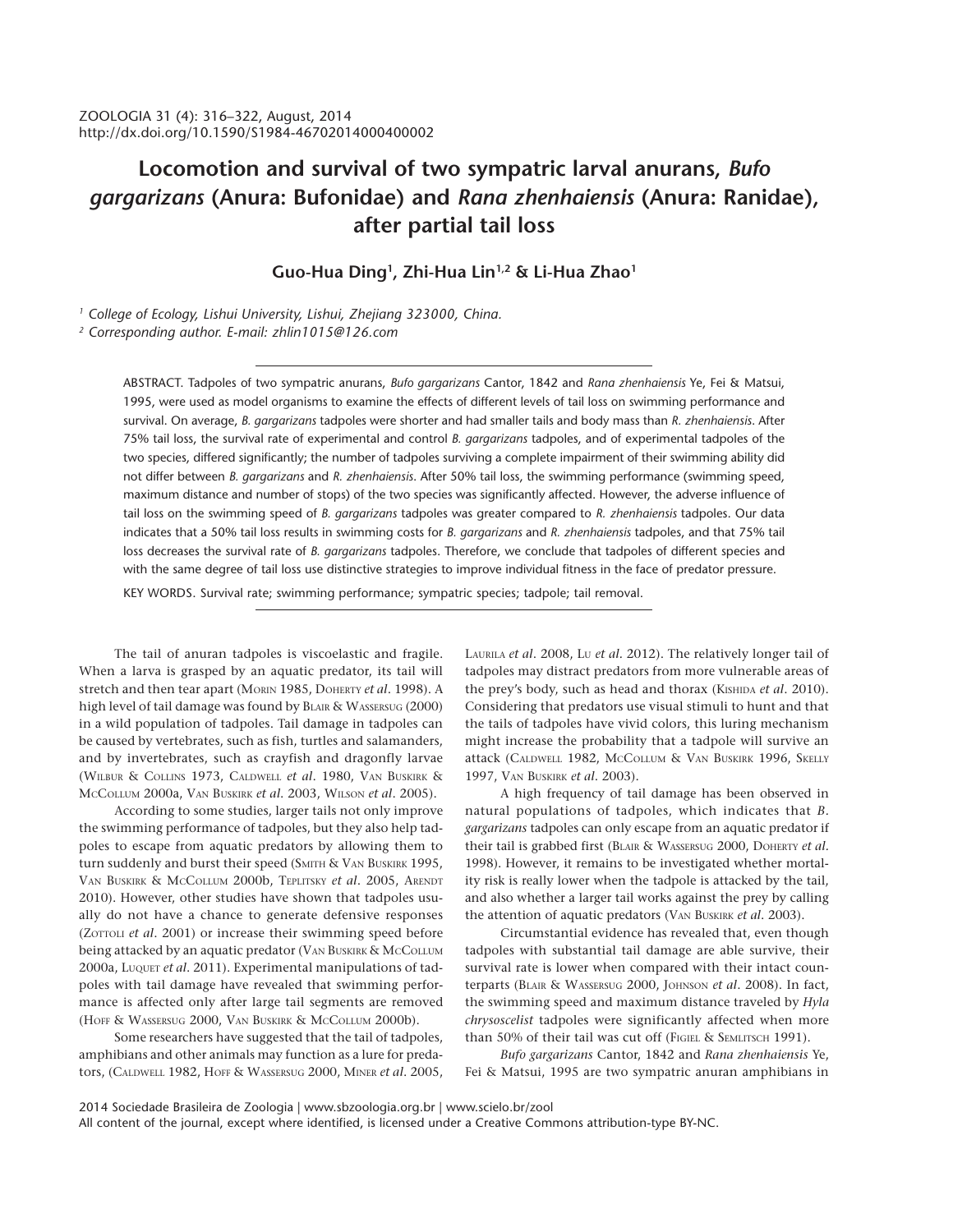Lishui, East China, which share the same breeding season, from December to March (FEI *et al*. 2009). Tail damage can be commonly observed in tadpoles of the two species, and tadpoles with serious tail loss are often found dead in natural ponds (FEI *et al*. 2009). In our study, we address two questions: 1) Does the swimming speed of *B*. *gargarizans* and *R*. *zhenhaiensis* tadpoles differ when the length of their tails differs, thus providing evidence that tail length is important for swimming speed in tadpoles? 2) Do different levels of artificial tail loss (50%, 75%) result in negative effects on swimming performance and survival rate in both *B*. *gargarizans* and *R*. *zhenhaiensis* tadpoles?

#### **MATERIAL AND METHODS**

Our experimental procedures complied with the current laws on animal welfare and research in China, and were specifically approved by the Animal Research Ethics Committee of Lishui University (Permit number AREC-LU 2011-03).

The tadpole of *B*. *gargarizans* is a toad tadpole with entirely black body, while the tadpole of *R*. *zhenhaiensis* is a frog tadpole with grey body and transparent abdomen (FEI *et al*. 2009). Both larval anurans share the same habitat in Lishui from January to April of every year (FEI *et al*. 2009). Tadpoles of both species were collected in early April, 2011, from natural ponds in Lishui (28°27'N, 119°54'E, altitude 200 m), Zhejiang province, China. All individuals captured were transported to the Herpetological Laboratory of the Lishui University (HLLSU), where they were identified. Vouchers of *B. gargarizans* tadpoles were deposited as HLLSU-2011041034, HLLSU-2011041040, HLLSU-2011041046, HLLSU-2011041052, HLLSU-2011041055, HLLSU-2011041067, HLLSU-2011041074, HLLSU-2011041081, HLLSU-2011041086, HLLSU-2011041093. *Rana zhenhaiensis* tadpoles were deposited as HLLSU-2011041303, HLLSU-2011041310, HHLLSU-2011041317, HLLSU-2011041326, HLLSU-2011041331, HLLSU-2011041337, HLLSU-2011041338, HLLSU-2011041355, HLLSU-2011041356, HLLSU-2011041361.

Tadpoles were reared in  $60 \times 40 \times 40$  cm (length  $\times$  width  $\times$ height) plastic tubes with 50 L aged tap water, respectively. Spirogyra and egg yolk were provided, and the water in each plastic tube was replaced every day. Plastic tubes were placed in a room, and water temperature was kept at  $20 \pm 0.5$ °C. The developmental stages of tadpoles of both anurans were determined between G30 and G34, following the criteria of GOSNER (1960).

*Bufo gargarizans* (n = 39) and *R. zhenhaiensis* (n = 40) tadpoles without tail injury were randomly assigned to experimental (hereafter E tadpoles) and control groups (hereafter C tadpoles), respectively. The number of E tadpoles and C tadpoles were 19 and 20 for *B. gargarizans*, 20 and 20 for *R. zhenhaiensis*, respectively*.* To avoid the interference of food intake on swimming performance, no food was given to tadpoles 24 hours before the experiment. Each tadpole was individually placed in a  $10 \times 5 \times 5$  cm (length  $\times$  width  $\times$  height) plastic bin containing 150 ml aged tap water, which was kept at  $20 \pm$ 

0.5°C, for 2 hours. The swimming performance of tadpoles in 80-cm-long straight line (water temperature was set at 20°C) was recorded by a high-speed digital camera from the same angle relative to the direction of movement. Video files were examined with a computer using SILICON software for swimming speed in the fastest 10 cm interval, maximum distance traveled without stopping (hereafter maximum distance) and number of stops in the trail.

After obtaining data on the swimming performance of E and C tadpoles with intact tails (hereafter E0), tail segments were removed twice with a scalpel from E subjects at one-day intervals (tadpoles had one day to heal the wound after each tail-removing episode, to control for the direct influence of handling stress), thereby producing tadpoles with 50% tail loss (hereafter E1) and 75% tail loss (hereafter E2), respectively. The swimming performance of all tadpoles was then calculated by following the procedures described above. Before the first tail loss treatment, each tadpole was weighed and its tail was measured using a digital vernier caliper. The swimming performance of C tadpoles was also also measured to serve as control for the two subsequent measurements taken from E tadpoles. If a subject covered a swimming distance of less than 1 cm in 1 minute, the tadpole was considered lacking in swimming ability.

Prior to parametric analyses, data were tested for normality by the Kolmogorov-Smirnov test, and for homogeneity of variances by the Bartlett's test. No data needed to be transformed to achieve the conditions for using parametric analyses. We used log-likelihood ratio test (G-test) to examine whether the survival rate differed between the E and C tadpoles after 75% tail loss in two species, and whether the number of individuals for which swimming performance could be determined differed between the experimental *B. gargarizans* and *R. zhenhaiensis* tadpoles after 75% tail loss. We used two-way ANOVA to analyze developmental stage and body length, two-way ANCOVA for the analysis of tail length and body mass with body length as covariate, and repeated-measures ANOVA to assess differences in the number of stops, maximum distance and swimming speed. Tukey's *post hoc* comparison was performed to assess differences among the results. All statistical analyses were performed with the STATISTICA software (version 6.0 for PC, Tulsa, OK, USA). Descriptive statistics values were presented as mean ± standard error (SE), and the significance level was set at  $\alpha = 0.05$ .

#### **RESULTS**

Before the treatment, we compared the differences in developmental stage and morphology between *B. gargarizans* and *R. zhenhaiensis* tadpoles. The mean value for developmental stage did not differ between the E and C tadpoles, nor between the two species; the mean value for body length in *B. gargarizans* tadpoles was significantly smaller than in *R. zhenhaiensis* tadpoles; the mean values for tail length and body mass were significantly smaller in *B. gargarizans* tadpoles than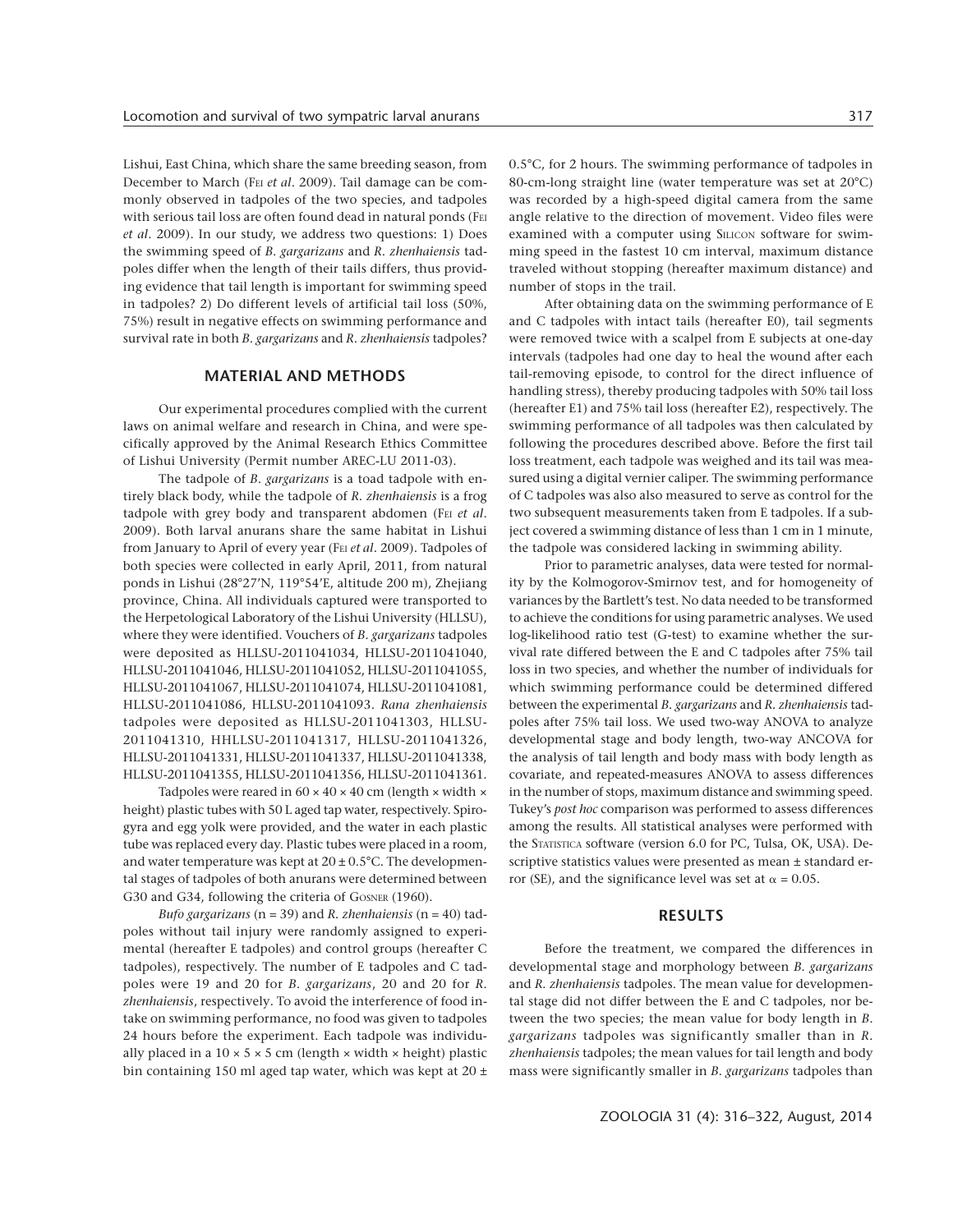in *R. zhenhaiensis* tadpoles after accounting for body length; the interaction between animal category (E vs. C tadpoles) and species was not a significant source of variation in developmental stage, body length and tail length, but affected the body mass significantly (Table I).

After 50% tail loss, no tadpoles died. After 75% tail loss, the survival rate of *B. gargarizans* differed between E (13/19) and C (20/20) tadpoles (G-test, *G* = 9.79, df = 1, p < 0.002). By contrast, the survival rate of E and C tadpoles did not differ for *R. zhenhaiensis* (Fig. 1). Between E subjects of both species, the survival rate showed significant differences (G-test, G = 9.79,  $df = 1$ ,  $p < 0.002$ ) (Fig. 1). After 75% tail loss, the number of surviving tadpoles that lacked swimming ability did not differ between *B. gargarizans* (0/13) and *R. zhenhaiensis* tadpoles (3/ 20) (G-test, G = 3.20, df = 1, p = 0.074) (Fig. 2). Swimming performance after 75% tail loss could not be measured for most E subjects of both species, therefore this data were not considered in the analysis.

Given that the three swimming variables were independent from body length in each species (all  $p > 0.072$ ), we used repeated-measured ANOVA to examine swimming performance in the two species after 50% tail loss. Species and animal category (E vs. C tadpoles) were defined as between-subject factor and tail-removing order was defined as within-subject factor. The data showed that: 1) the mean swimming speed of *B. gargarizans* tadpoles was significantly lower than in *R. zhenhaiensis* tadpoles. However the mean number of stops and maximum distance were not significantly different for the two species. Precisely, 2) the mean number of stops of tadpoles in E0 was less than in E1, whereas the mean values for maximum



Figures 1-2. The effect of 75% tail loss on survival rates (1) and swimming ability (2) in *B. gargarizans* and *R. zhenhaiensis* tadpoles. Sample sizes in the two species are showed in the figure. \*\*:  $p < 0.01$ .

Table I. Descriptive statistics, expressed as mean ± SE and range, for developmental stage and morphological traits (body length, tail length and body mass) of *B. gargarizans* and *R. zhenhaiensis* tadpoles used to examine the effect of tail loss on swimming performance and survival rate. F values of two-way ANOVA (for developmental stages and body length) and ANCOVA (for tail length and body mass with body length as the covariate).

|                     | B. gargarizans |                | R. zhenhaiensis |                 | F values and p levels    |                   |                    |
|---------------------|----------------|----------------|-----------------|-----------------|--------------------------|-------------------|--------------------|
|                     | E tadpoles     | C tadpoles     | E tadpoles      | C tadpoles      | <b>Species</b>           | E vs. C tadpoles  | Interaction        |
| N                   | 19             | 20             | 20              | 20              |                          |                   |                    |
| Developmental stage | $32.3 \pm 0.4$ | $32.0 \pm 0.3$ | $31.6 \pm 0.2$  | $31.8 \pm 0.2$  | $F_{1,25} = 3.46$        | $F_{1,25} = 0.19$ | $F_{1,75} = 0.30$  |
|                     | $31 - 36$      | 30-34          | $31 - 34$       | $31 - 34$       | $p = 0.067$              | $p = 0.662$       | $p = 0.298$        |
| Body length (mm)    | $7.9 \pm 0.2$  | $7.9 \pm 0.2$  | $8.3 \pm 0.2$   | $8.9 \pm 0.2$   | $F_{1,25} = 15.25$       | $F_{1,25} = 2.36$ | $F_{1,25} = 3.63$  |
|                     | $6.2 - 10.2$   | $6.6 - 9.1$    | $6.7 - 10.0$    | $8.0 - 10.2$    | $p < 0.001$ ; BG $<$ RZ  | $p = 0.128$       | $p = 0.060$        |
| Tail length (mm)    | $12.2 \pm 0.2$ | $11.5 \pm 0.3$ | $16.5 \pm 0.3$  | $17.2 \pm 0.4$  | $F_{1,74} = 225.59$      | $F_{1,74} = 0.86$ | $F_{1,74} = 1.68$  |
|                     | 11.0-14.4      | 10.0-13.7      | 13.7-19.2       | 14.9-21.1       | $p < 0.0001$ ; BG $<$ RZ | $p = 0.356$       | $p = 0.199$        |
| Body mass (mg)      | $98.1 \pm 6.1$ | $85.4 \pm 3.5$ | $136.1 \pm 3.9$ | $163.1 \pm 5.8$ | $F_{1,74} = 126.19$      | $F_{1,74} = 0.29$ | $F_{1,74} = 13.19$ |
|                     | 68.9-164.3     | 67.5-133.4     | 114.2-176.4     | 126.6-218.1     | $p < 0.0001$ ; BG $<$ RZ | $p = 0.593$       | p < 0.001          |

BG: *B. gargarizans*, RZ: *R.* zhenhaiensi*s*; E tadpoles: Experimental tadpoles, C tadpoles: Control tadpoles.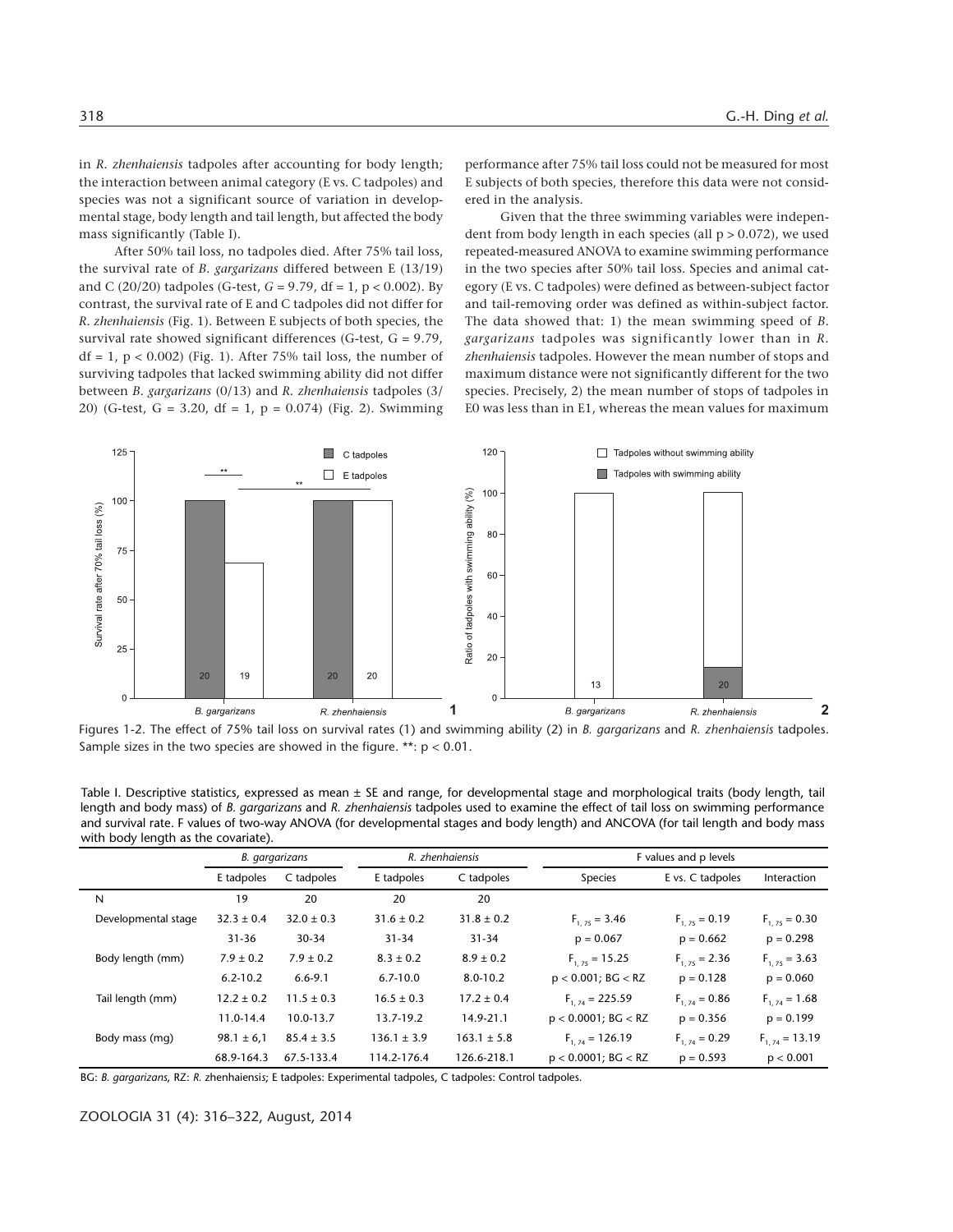distance and swimming speed of tadpoles in E0 were greater than in E1. 3) The mean value for number of stops in the C tadpoles was less than in the E tadpoles, whereas the mean values for maximum distance and swimming speed were greater than in the E tadpoles (Table II, Fig. 3).

#### **DISCUSSION**

When intact, the tails of *B. gargarizans* and *R. zhenhaiensis* tadpoles differ significantly in length, which may be responsible for the differences in the swimming performance of both species. The fact that larger intact tails are associated with higher swimming speed had already been documented (VAN BUSKIRK & MCCOLLUM 2000b, TEPLITSKY *et al*. 2005, ARENDT 2010). After accounting for body length, our results showed that intact tails of *B. gargarizans* tadpoles were significantly smaller than of *R. zhenhaiensis* tadpoles (Table I). Furthermore, before tail loss, the mean swimming speed of *B. gargarizans* tadpoles (7.8 cm/s) was significantly slower than of *R. zhenhaiensis* tadpoles (10.6 cm/s) (Fig. 3). Therefore, our results are consistent with the idea that larval anurans with relatively longer tails swim faster.

The results of our study showed that the effect of 50% tail loss on the swimming performance of *B. gargarizans* and *R. zhenhaiensis* was significant. This decreased performance was expressed in the following ways: increased number of stops (57%), decreased maximum distance (27%), and decreased swimming speed (51%) (Fig. 3). The swimming speed in both species decreased after 50% tail loss (Fig. 3), showing that the tail plays a crucial role in this variable (VAN BUSKIRK & MCCOLLUM 2000b, MARVIN 2011, 2013). Nevertheless, the reduced swimming speed of *B. gargarizans* tadpoles (51%) was greater than of *R. zhenhaiensis* tadpoles (20%) after 50% tail loss, which indicates that cost was relatively lower for *R. zhenhaiensis* tadpoles than for *B. gargarizans* when both species suffered the same level of tail damage. In our results, 75% tail loss reduced the swimming ability of our subjects so much that we were not able to measure their swimming performance. Kinematic data have demonstrated that, in tadpoles, swimming propulsion is not produced by the entire tail (WASSERSUG & HOFF 1985), but predominantly by the distal part of it (BLAIR & WASSERSUG 2000). Our results have shown that a high degree of tail loss (75% or more) may not only significantly affect the swimming performance of tadpoles, but also their ability to forage and escape predators, reducing the survival rate of individuals (VAN BUSKIRK *et al*. 2003, MAGINNIS 2006) (Figs 1 and 2). After 75% tail loss, the survival rate of experimental *B. gargarizans* tadpoles (68.4%) was significantly lower than of experimental *R. zhenhaiensis* tadpoles (100%) (Fig. 1), which suggests that *B. gargarizans* tadpoles with serious tail damage are more prone to dying than *R. zhenhaiensis* tadpoles. Our results show that after 75% tail loss there were no differences in the swimming ability of the two species. However, 15% of *R. zhenhaiensis* tadpoles kept their swimming ability, contrasting with 0% of *B. gargarizans* tadpoles (Figs 1 and 2). This result may

suggest that in natural ponds serious tail loss incurs in higher swimming cost for *B. gargarizans* tadpoles. In conclusion, it seems that the adaptive ability and viability of *B. gargarizans* tadpoles is lower than of *R. zhenhaiensis* tadpoles when tail loss is concerned.

In natural ponds, the proportion of *B. gargarizans* tadpoles with tail damage was two times lower than of *R. zhenhaiensis* tadpoles (L. Wei, unpub. data), which may be explained by the following: 1) The different niches of the two sympatric tadpoles may result in *R. zhenhaiensis* tadpoles being attacked more frequently than *B. gargarizans*. Aquatic predators are more widely distributed closer to the surface of ponds, which is the microhabitat of *R. zhenhaiensis*, whereas *B. gargarizans* tadpoles inhabit the button of ponds (FEI *et al*. 2009). 2) The toad tadpole and the frog tadpole taste differently to predators (WEI *et al*. 2013), which results in different the levels of tail damage between the two species. Many toad tadpoles are toxic and unpalatable to most aquatic predators, which decreases their chances of being predated and consequently losing their tails (LAURILA 1998, ÁLVAREZ & NICIEZA 2009, NELSON *et al*. 2011a, b). On the other hand, the frog tadpole lacks the ability to produce toxins, which results in more attacks from a greater variety of predators (WERNER & MCPEEK 1994, LAURILA *et al*. 2002, WILSON *et al*. 2005). 3) *B. gargarizans* and *R. zhenhaiensis* tadpoles differ in coloration. The former species has more intense colors (FEI *et al*. 2009). Mimetic coloration could help tadpoles with relatively lower swimming speed to hide in natural surroundings, and hence make them difficult to find by aquatic predators that have acute visual senses (BLAIR & WASSERSUG 2000, VAN BUSKIRK *et al*. 2003, 2004, DAYTON *et al*. 2005). 4) After accounting for 8.2 mm mean body length, the mean tail length of *R. zhenhaiensis* tadpoles (16.5 mm) was greater than of *B. gargarizans* tadpoles (12.2 mm) (Table I). An enlarged tail may increase the interest of aquatic predators, resulting in a higher frequency of tail damage in tadpoles with larger tails (SMITH & VAN BUSKIRK 1995, MCCOLLUM & LEIMBERGER 1997, BLAIR & WASSERSUG 2000, VAN BUSKIRK *et al*. 2004). 5) The body and tail (hereafter body size) of *B*. *gargarizans* tadpoles were smaller than of *R. zhenhaiensis* tadpoles (Table I). The size of the body plays an important role in allowing tadpoles to successfully escape from aquatic predators. Tadpoles with smaller bodies can be fully devoured at once (TRAVIS *et al.* 1985, FORMANOWICZJR 1986, CALDWELL 1994), whereas larger tadpoles are only pecked by certain small aquatic predators, resulting in increased frequency of tail damage (VAN BUSKIRK *et al*. 2004).

The results of the present study indicate that moderate tail loss decreases the swimming performance of both *B. gargarizans* and *R. zhenhaiensis* tadpoles, and more so in the former than in the latter. Additionally, when tail loss is severe, the survival rate of *B. gargarizans* tadpoles decreases. We predict that different strategies, such as behavior (e.g. burst speed) or chemical defense (e.g. toxic release) improve individual fitness in the face of predator pressure when the amount of tail loss of *B. gargarizans* and *R. zhenhaiensis* tadpoles is similar.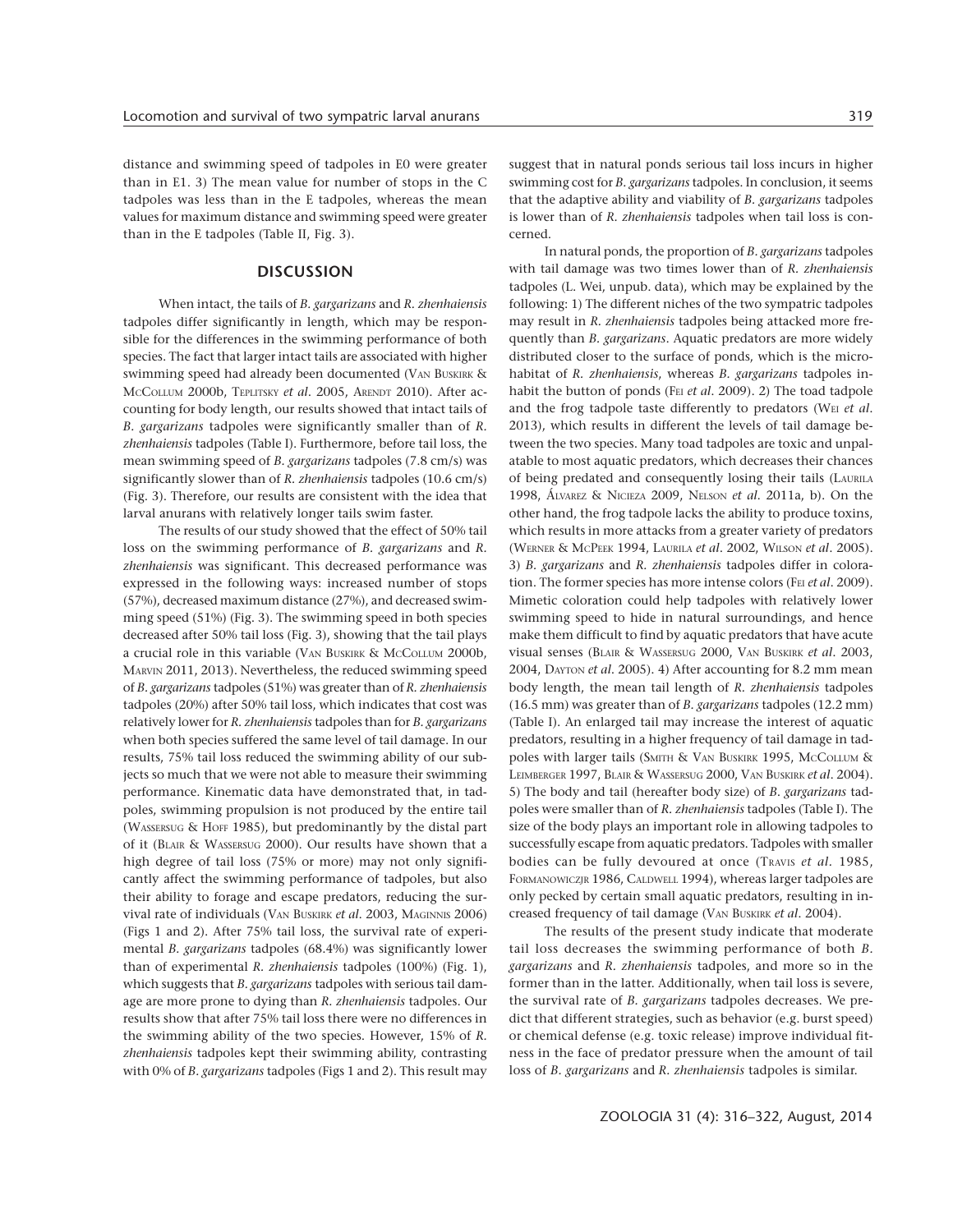

Figure 3. Mean values (+SE) for swimming performance (number of stops, maximal distance and swimming speed) in the two species before and after 50% tail loss. Black bars: C tadpoles; open bars: E tadpoles.

| Table II. Results of repeated-measured ANOVA for swimming performance of two species after 50% tail loss, with species and animal |  |  |  |
|-----------------------------------------------------------------------------------------------------------------------------------|--|--|--|
| category (E vs. C tadpoles) as between-subject factors and tail-removing order as within-subject factor.                          |  |  |  |

|                           | Swimming performance                     |                                        |                                         |  |  |
|---------------------------|------------------------------------------|----------------------------------------|-----------------------------------------|--|--|
|                           | Number of stops                          | Maximal distance                       | Swimming speed                          |  |  |
| Species (S)               | $F_{1,75}$ = 2.12, p = 0.150             | $F_{1,75}$ = 2.13, p = 0.149           | $F_{1.75}$ = 32.34, p < 0.0001; BG < RZ |  |  |
| E vs. C tadpoles (EvC)    | $F_{1,75}$ = 44.78, p < 0.0001; E > C    | $F_{1,75}$ = 4.01, p < 0.05; E < C     | $F_{1.75}$ = 6.61, p < 0.02; E < C      |  |  |
| Tail-removing order (TRO) | $F_{1,75}$ = 107.10, p < 0.0001; E0 < E1 | $F_{1, 75} = 4.23$ , p < 0.05; E0 > E1 | $F_{1.75}$ = 11.31, p < 0.002; E0 > E1  |  |  |
| $S \times$ EvC            | $F_{1,75}$ = 4.01, p = 0.049             | $F_{1,75} = 0.01$ , $p = 0.921$        | $F_{1,75} = 0.01$ , p = 0.990           |  |  |
| $S \times TRO$            | $F_{1,75} = 0.25$ , p = 0.620            | $F_{1,75} = 0.13$ , p = 0.718          | $F_{1,75} = 1.40$ , p = 0.240           |  |  |
| $EvC \times TRO$          | $F_{1,75}$ = 95.58, p < 0.0001           | $F_{1,75} = 4.43$ , p = 0.039          | $F_{1,75}$ = 11.76, p < 0.001           |  |  |
| $S \times TRO \times EVC$ | $F_{1,75} = 0.71$ , p = 0.403            | $F_{1.75} = 0.20$ , p = 0.659          | $F_{1.75} = 0.94$ , p = 0.334           |  |  |
|                           |                                          |                                        |                                         |  |  |

BG: *B.* gargarizan*s*; RZ: *R. zhenhaiensis*. E: E tadpoles, C: C tadpoles, E0: E tadpoles initially having intact tails; E1: E tadpoles after 50% tail loss.

### **ACKNOWLEDGMENTS**

We thank Frank Feng, Xiao-Li Fan, Xiao-Hao Ma, Li Wei for their help during this research, and Xiang Ji for his constructive comments on early drafts of this manuscript. This project was supported by grants from National Science Foundation of China (Project 30970435 and 31270443), Open Research Fund program of Laboratory of Lishui University (2014-26-10) and Scientific Research Foundation of Ph.D. in Lishui University (QD1301).

#### **LITERATURE CITED**

- ÁLVAREZ, D. & A.G. NICIEZA. 2009. Differential success of prey escaping predators: tadpole vulnerability or predator selection. **Copeia 2009**: 453-457. doi: 10.1643/CE-08-105.
- ARENDT, J. 2010. Morphological correlates of sprint swimming speed in five species of spadefoot toad tadpoles: comparison of morphometric methods. **Journal of Morphology 271**: 1044-1052. doi: 10.1002/jmor.10851.
- BLAIR, J. & R.J. WASSERSUG. 2000. Variation in the pattern of predator-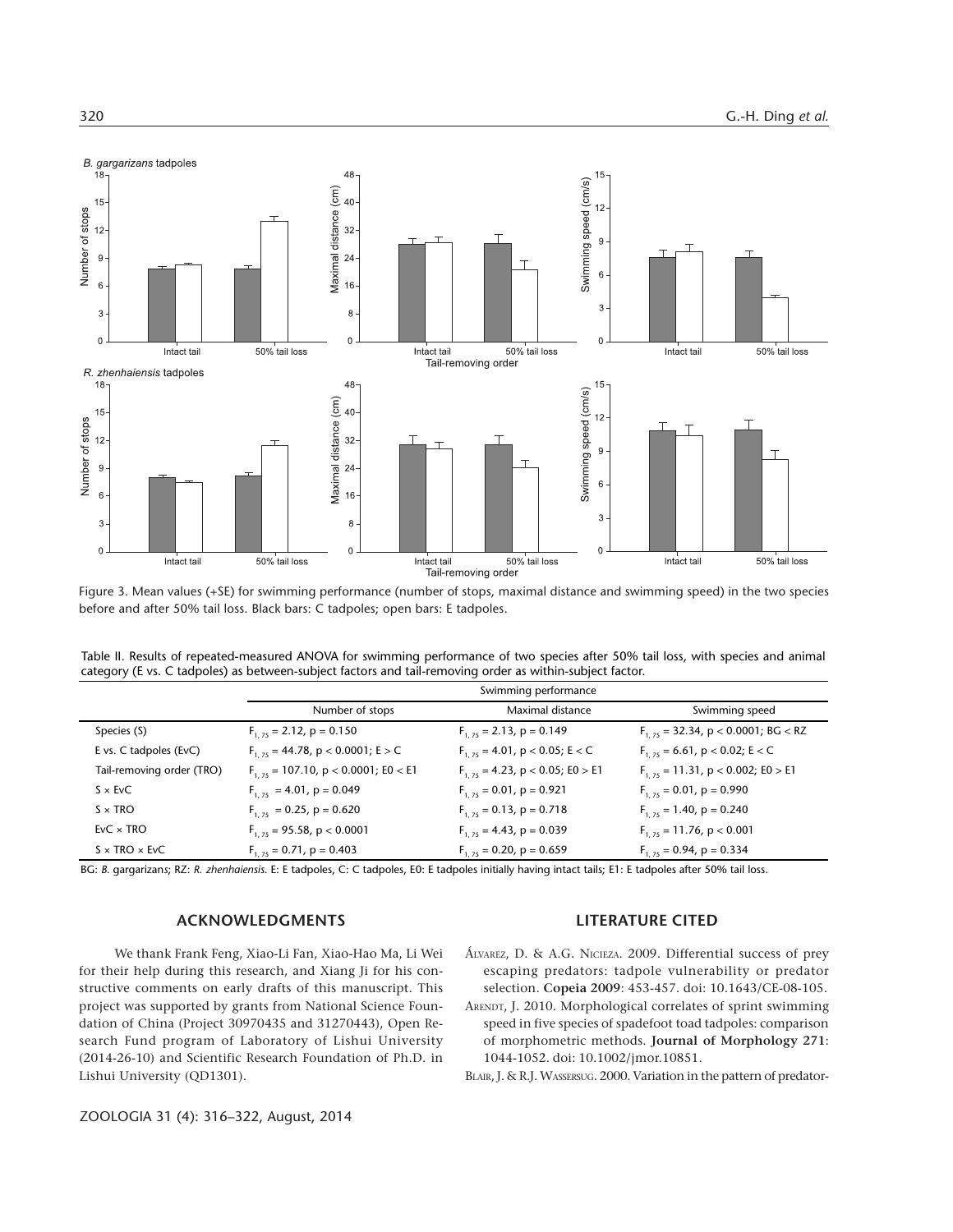induced damage to tadpole tails. **Copeia 2000**: 390-401. doi: 10.1643/0045-8511(2000)000[0390:VITPOP]2.0.CO;2.

- CALDWELL, J.P. 1982. Disruptive selection: a tail color polymorphism in *Acris* tadpoles in response to differential predation. **Canadian Journal of Zoology 60**: 2818-2827. doi: 10.1139/z82-361.
- CALDWELL, J.P. 1994. Natural history and survival of eggs and early larval stages of *Agalychnis calcarifer* (Anura: Hylidae). **Herpetological Natural History 2**: 57-66.
- CALDWELL, J.P.; J.H. THORP & T.O. JERVEY. 1980. Predator-prey relationships among larval dragonflies, salamanders, and frogs. **Oecologia 46**: 285-289. doi: 10.1007/BF00346253.
- DAYTON, G.H.; D. SAENZ; K.A. BAUM; R.B. LANGERHANS & T.J. DEWITT. 2005. Body shape, burst speed and escape behavior of larval anurans. **Oikos 111**: 582-591. doi: 10.1111/j.1600- 0706.2005.14340.x.
- DOHERTY, P.A.; R.J. WASSERSUG & J.M. LEE. 1998. Mechanical properties of the tadpole tail fin. **Journal of Experimental Biology 201**: 2691-2699.
- FEI, L.; S.Q. HU; C.Y. YE & Y.Z. HUANG. 2009. **Fauna Sinica. Amphibia.** Beijing, Science Press, vol. 2, p. 529-537, p. 995-1000.
- FIGIEL, C.R. & R.D. SEMLITSCH. 1991. Effects of nonlethal injury and habitat complexity on predation in tadpole populations. **Canadian Journal of Zoology 69**: 830-834. doi: 10.1139/ z91-125.
- FORMANOWICZJR, D.R. 1986. Anuran tadpole/aquatic insect predator-prey interactions: tadpole size and predator capture success. **Herpetologica 42**: 367-373. doi: 10.2307/ 3892315.
- GOSNER, K.L. 1960. A simplified table for staging anuran embryos and larvae with notes on identification. **Herpetologica 16**: 183-190. doi: 10.2307/3890061.
- HOFF, K.V.S. & R.J. WASSERSUG. 2000. Tadpole locomotion: axial movement and tail functions in a largely vertebraeless vertebrate. **American Zoologist 40**: 62-76. doi: 10.1093/icb/40.1.62.
- JOHNSON, J.B.; D.B. BURT & T.J. DEWITT. 2008. Form, function, and fitness: pathways to survival. **Evolution 62**: 1243-1251. doi: 10.1111/j.1558-5646.2008.00343.x.
- KISHIDA, O.; G.C. TRUSSELL; A. MOUGI & K. NISHIMURA. 2010. Evolutionary ecology of inducible morphological plasticity in predator-prey interaction: toward the practical links with population ecology. **Population Ecology 52**: 37-46. doi: 10.1007/s10144-009-0182-0.
- LAURILA, A. 1998. Breeding habitat selection and larval performance of two anurans in freshwater rock-pools. **Ecography 21**: 484- 494. doi: 10.1111/j.1600-0587.1998.tb00440.x.
- LAURILA, A.; S. PAKKASMAA; P.A. CROCHET & J. MERILA. 2002. Predatorinduced plasticity in early life history and morphology in two anuran amphibians. **Oecologia 132**: 524-530. doi: 10.1007/s00442-002-0984-7.
- LAURILA, A.; B. LINDGREN & A.T. LAUGEN. 2008. Antipredator defenses along a latitudinal gradient in *Rana temporaria*. **Ecology 89**: 1399-1413. doi: 10.1890/07-1521.1.
- LU, H.L.; J.F. GAO; X.H. MA; Z.H. LIN & X. JI. 2012. Tail loss affects fecundity but not offspring traits in the Chinese skink *Eumeces chinensis*. **Current Zoology 58**: 228-235.
- LUQUET, E.; J.P. LÉNA; P. DAVID; P. JOLY; T. LENGAGNE; N. PERRIN & S. PLENET. 2011. Consequences of genetic erosion on fitness and phenotypic plasticity in European tree frog populations (*Hyla arborea*). **Journal of Evolutionary Biology 24**: 99- 110. doi: 10.1111/j.1420-9101.2010.02138.x.
- MAGINNIS, T.L. 2006. The costs of autotomy and regeneration in animals: a review and framework for future research. **Behavioral Ecology 17**: 857-872. doi: 10.1093/beheco/ arl010.
- MARVIN, V.A. 2011. Effect of body size on tail regeneration and recovery of swimming performance after caudal autotomy in a plethodontid salamander. **Amphibia-Reptilia 32**: 485- 492. doi: 10.1163/156853811X601645.
- MARVIN, G.A. 2013. Critical Tail autotomy for reduction of maximal swimming performance in a plethodontid salamander (*Desmognathus quadramaculatus*). **Journal of Herpetology 47**: 174-178. doi: 10.1670/12-011R.
- MCCOLLUM, S.A. & J.D. LEIMBERGER. 1997. Predator-induced morphological changes in an amphibian: predation by dragonflies affects tadpole shape and color. **Oecologia 109**: 615-621. doi: 10.1007/s004420050124.
- MCCOLLUM, S.A. & J. VAN BUSKIRK. 1996. Costs and benefits of a predator-induced polyphenism in the gray treefrog *Hyla chrysoscelis*. **Evolution 50**: 583-593. doi: 10.2307/2410833.
- MINER, B.G.; S.E. SULTAN; S.G. MORGAN; D.K. PADILLA & R.A. RELYEA. 2005. Ecological consequences of phenotypic plasticity. **Trends in Ecology and Evolution 20**: 685-692. doi:10.1016/ j.tree.2005.08.002.
- MORIN, P.J. 1985. Predation intensity, injury frequency, and prey survival in an amphibian predator-prey interaction. **Copeia 1985**: 638-644. doi: 10.2307/1444755.
- NELSON, D.W.M.; M.R. CROSSLAND & R. SHINE. 2011a. Behavioural responses of native predators to an invasive toxic prey species. **Austral Ecology 36**: 605-611. doi: 10.1111/j.1442- 9993.2010.02187.x.
- NELSON, D.W.M.; M.R. CROSSLAND & R. SHINE. 2011b. Foraging responses of predators to novel toxic prey: effects of predator learning and relative prey abundance. **Oikos 120**: 152-158. doi: 10.1111/j.1600-0706.2010.18736.x.
- SKELLY, D.K. 1997. Tadpole communities: pond permanence and predation are powerful forces shaping the structure of tadpole communities. **American Scientist 85**: 36-45. doi: 10.2307/27856689.
- SMITH, D.C. & J. VAN BUSKIRK. 1995. Phenotypic design, plasticity, and ecological performance in two tadpole species. **American Naturalist 145**: 211-233. doi: 10.2307/2463124.
- TEPLITSKY, C.; S. PLENET & J.P. LENA. 2005. Escape behaviour and ultimate causes of specific induced defenses in an anuran tadpole. **Journal of Evolutionary Biology 18**: 180-190. doi: 10.1111/j.1420-9101.2004.00790.x.

ZOOLOGIA 31 (4): 316–322, August, 2014